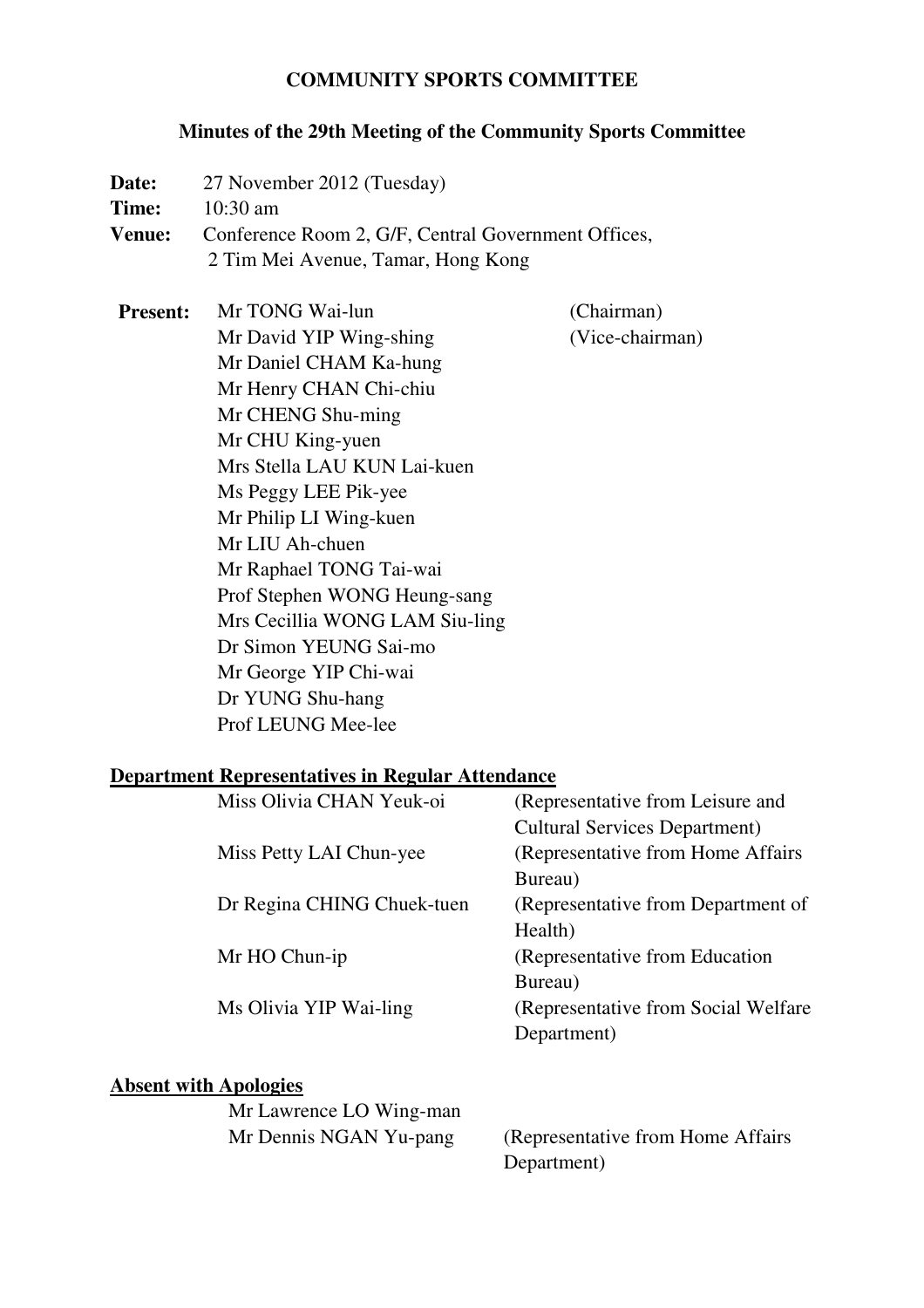#### **In Attendance**

|                  | Mrs Betty FUNG CHING Suk-yee | (Leisure and Cultural Services) |
|------------------|------------------------------|---------------------------------|
|                  |                              | Department)                     |
|                  | Mr Bobby CHENG Kam-wing      | (Leisure and Cultural Services) |
|                  |                              | Department)                     |
|                  | Ms Rebecca LOU Wai-yi        | (Leisure and Cultural Services) |
|                  |                              | Department)                     |
|                  | Mrs MAK CHAN Yin-hing        | (Leisure and Cultural Services) |
|                  |                              | Department)                     |
|                  | Ms Alice HEUNG Ching-yee     | (Leisure and Cultural Services) |
|                  |                              | Department)                     |
|                  | Ms LAI Mei-ling              | (Leisure and Cultural Services) |
|                  |                              | Department)                     |
|                  | Ms Sophie LAU                | (Fire Services Department)      |
|                  | Mr YAU Ka-wah                | (Fire Services Department)      |
|                  | Mr TONG Wai-ming             | (Fire Services Department)      |
|                  |                              |                                 |
| <b>Secretary</b> |                              |                                 |
|                  | Mr Simon LIU Wai-shing       | (Leisure and Cultural Services) |
|                  |                              | Department)                     |

#### **Opening Remarks**

1.1 The Chairman welcomed all Members and representatives of government department, and also Ms Alice HEUNG and Ms LAI Mei-ling of the Leisure and Cultural Services Department (LCSD) to this meeting to discuss Item 3 on the agenda regarding proposals to improve the arrangements for the booking and allocation of recreation and sports facilities under the LCSD.

# **Item 1: Confirmation of the Minutes of Last Meeting of the Community Sports Committee (CSC)**

2.1 The draft minutes of the 28th meeting had been emailed to Members for comment on 8 October and proposed amendments from Mr David YIP, the Vice-chairman, the Department of Health (DH), the Education Bureau (EDB) and the Home Affairs Bureau (HAB) had been received thereafter. The Chairman asked Members to refer to the proposed amendments tabled at the meeting. As no further amendment was proposed, the Chairman announced that the minutes of the 28th meeting were endorsed.

2.2 With Members' consent, the Chairman opened the discussion of Item 3 on the agenda.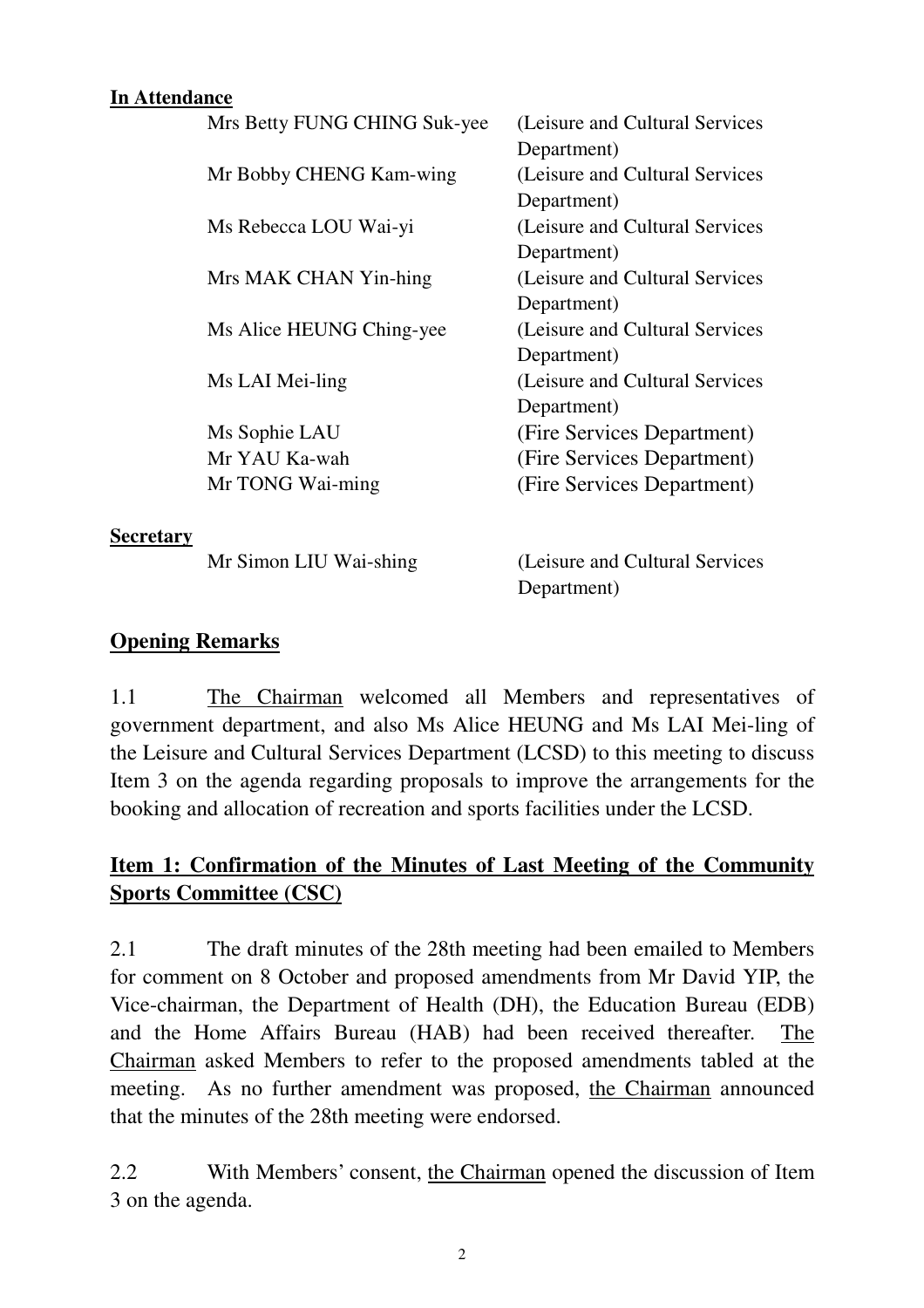# **Item 3: Proposals to Improve the Arrangements for the Booking and Allocation of Recreation and Sports Facilities under the LCSD (CSC Paper 6/12)**

3.1 The Chairman invited Ms Alice HEUNG of the LCSD to introduce CSC Paper 6/12 by PowerPoint.

3.2 Ms Alice HEUNG introduced CSC Paper 6/12. Members' views on the paper were summarised as follows:

- (a) Mr George YIP opined that the existing arrangement for organisations to book not more than half of the total number of facilities of the same type at each LCSD venue in one session would cause inconvenience to national sports associations (NSAs) in holding competitions or other training activities (such as dancesport and Latin dance) but in excess of that would draw complaints from other venue users.
- (b) Mr Daniel CHAM was in favour of the improvement measures proposed in the paper, including shortening the advance booking period for individual hirers to 10 days, accepting only Hong Kong Identity Cards for registration as Leisure Link Patrons and upgrading the computerised booking system. He recommended that immediate payment for telephone reservation be introduced as early as possible but expressed reservations about cancelling the "stand-by" arrangement for football pitches as that might attract public criticism against the government for waste of resources. He also opined that the penalties for hirers in breach of booking regulations should be increased and the sign-in arrangement should not be made more flexible for individual hirers to discourage touts. Besides, he was against reviewing the booking quotas for the HAB and the LCSD as that might adversely affect the planning of community recreation and sports activities and public participation.
- (c) Ms Peggy LEE welcomed the idea of increasing the penalties on individual hirers who failed to take up their booked sessions or had breached booking regulations. She learnt that local football clubs often made use of the "stand-by" arrangement for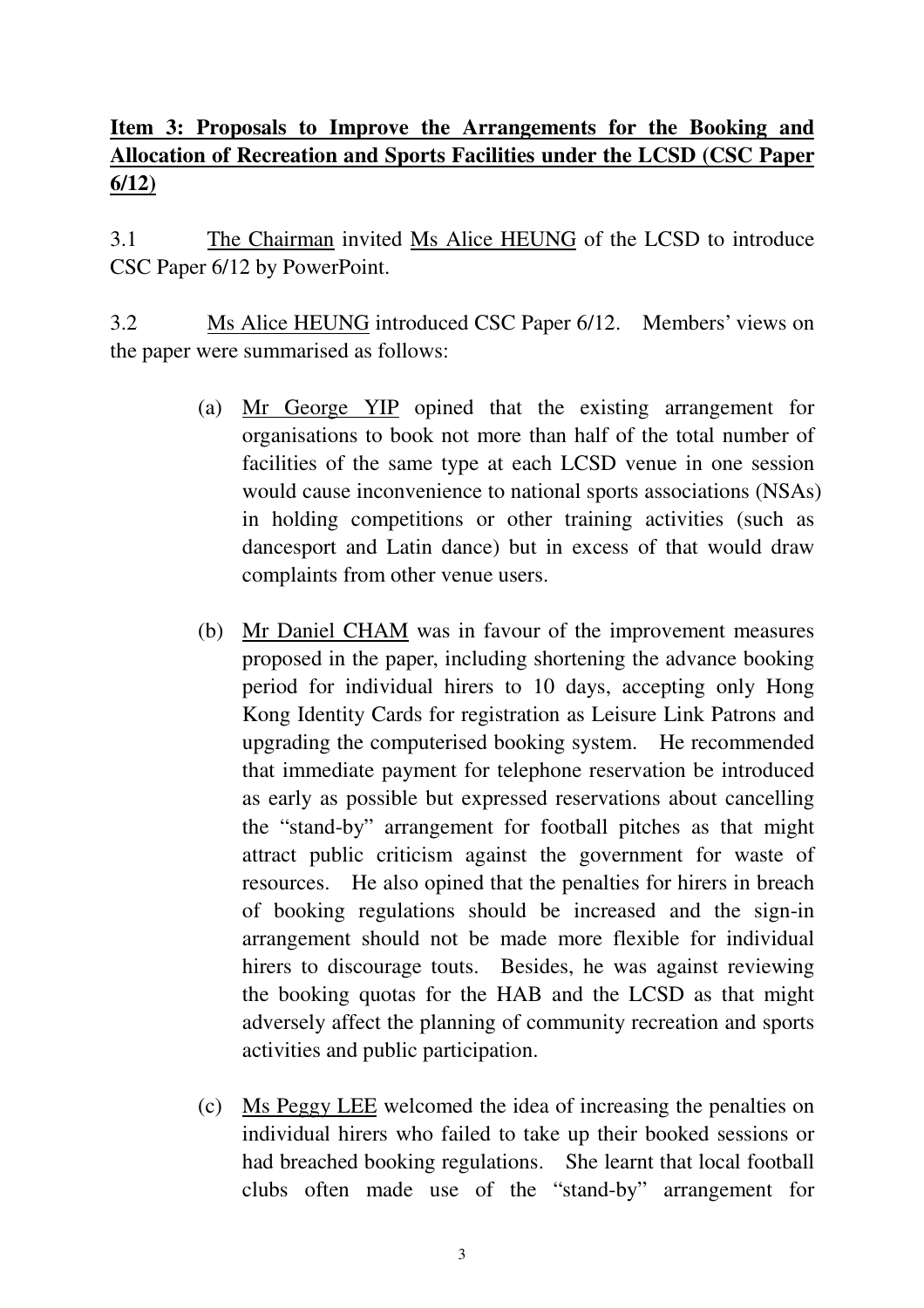increasing the training sessions for their teams. She was therefore worried that cancelling the "stand-by" arrangement for football pitches would have adverse impact on football development at the district level.

- (d) Mr Philip LEE deemed it necessary to strike a balance between the needs for elite training and those for "Sport for All". As the recommendations from the Ombudsman focused on "Sport for All", he was worried that there would be less sessions available to elite athletes, which would reduce, thus lowering the standard of sport in Hong Kong. He wished to know more about the maximum number of training hours assigned by the LCSD for the training of elite athletes and enquired about whether touting of user permits was a criminal offence.
- (e) Mr Raphael TONG commented that touting was a serious problem for football pitches. He suggested raising the hiring charges for football pitches, increasing the penalties for those in breach of booking regulations and shortening the advance booking period for individual hirers and the period for cancellation of bookings. He was also in favour of the proposed cancellation of the "stand-by" arrangement for football pitches and no refund to hirers. In addition, he requested venue staff to strictly follow the verification procedure in checking hirers' identity documents and suggested that hirers be allowed to authorise another two to three users to sign in so that genuine users would still be able to take up the booked venues under special circumstances. He proposed that the improvement measures on booking arrangements be rolled out in phases at various recreation and sports facilities and a committee be formed to follow up on the effectiveness of those measures. Apart from that, he called on the LCSD to review the priority booking arrangements for organisations registered as limited companies.
- (f) Mr Henry CHAN agreed that the penalties for those in breach of booking regulations should be increased. He hoped that the LCSD would allow the frontline staff to exercise flexibility in checking hirers' identity documents under special circumstances. He was against a drastic increase in hiring charges. Instead, he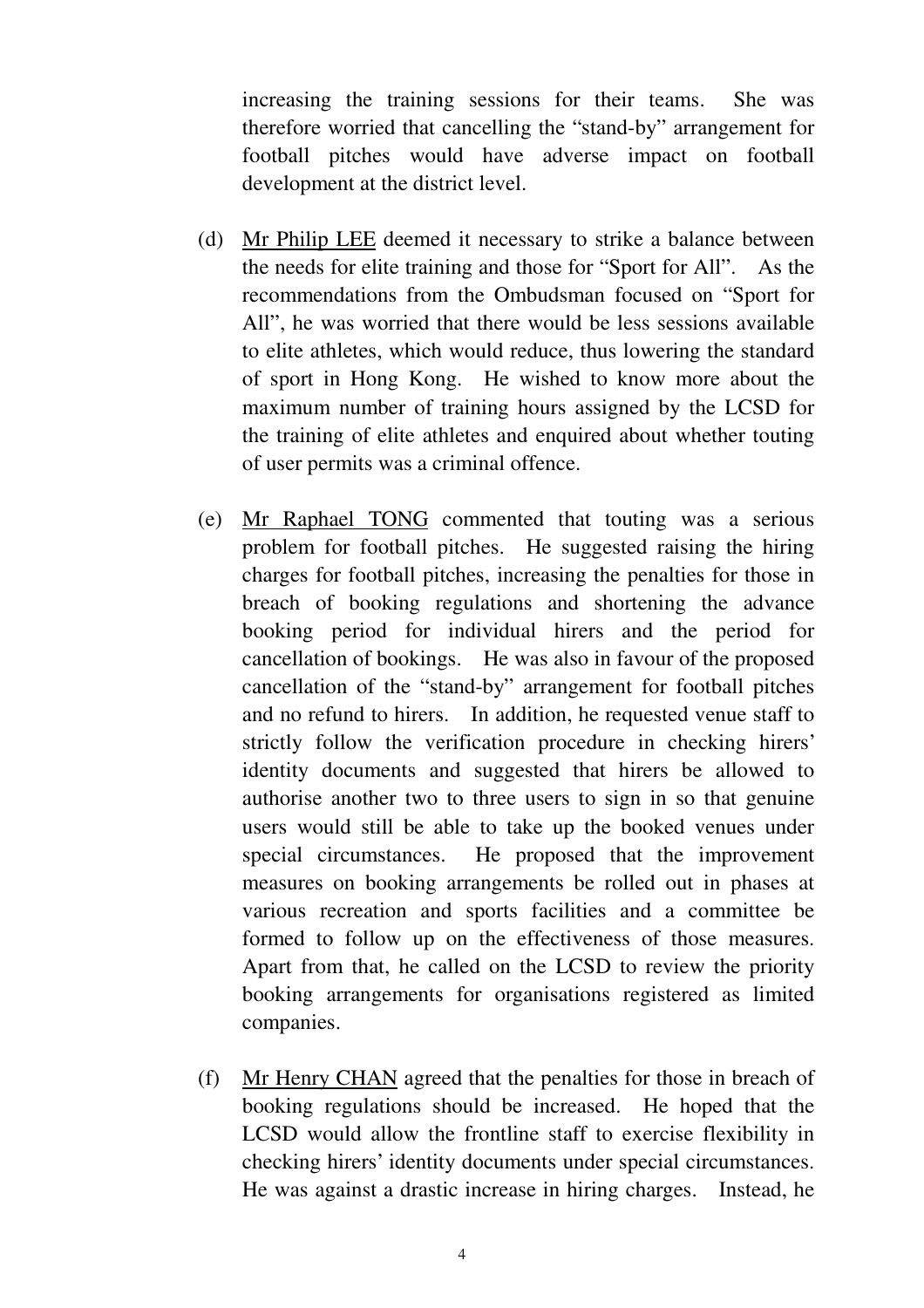backed the idea of allowing hirers to authorise more than one user to sign in for team games involving multiple players so as to enhance flexibility.

- (g) Mr CHU King-yuen pointed out that schools booked the LCSD sports grounds on their own for holding athletic meets every year and the booked venues could be used flexibly to meet the schools' needs. He wished to keep that arrangement despite the current review. With a view to achieving effective use of public resources, he suggested making the booked time left after athletic meets available for the training of district teams to gear up for inter-district competitions or for schools to arrange school team training for their students. He said that schools should be encouraged to make good use of those venues for school team training and the Regional Committee and Area Committees of the Hong Kong School Sports Federation could be entrusted with the task.
- (h) Ms Alice HEUNG of the LCSD thanked Members for their valuable views and her responses were summarised as follows:
	- (i) Preparation works for launching immediate payment for telephone reservations were estimated to take about two years mainly for the sake of compliance with the Government's treasury procedures. If the service was successfully launched, LCSD would be the first government department to provide instant processing service for phone payments. Besides, with the aim of improving the arrangements for telephone reservations, the LCSD had put in place a number of interim measures. Under the new measures, telephone reservations would not only be required to be confirmed by payment within three days (the day of the telephone call inclusive) as currently stipulated but also be made at least three days in advance and confirmed by payment at least one day before the day of use, and hirers would be prohibited from booking the same facility immediately after releasing it. Those new arrangements had effectively minimised abuse of the telephone reservation service by touts;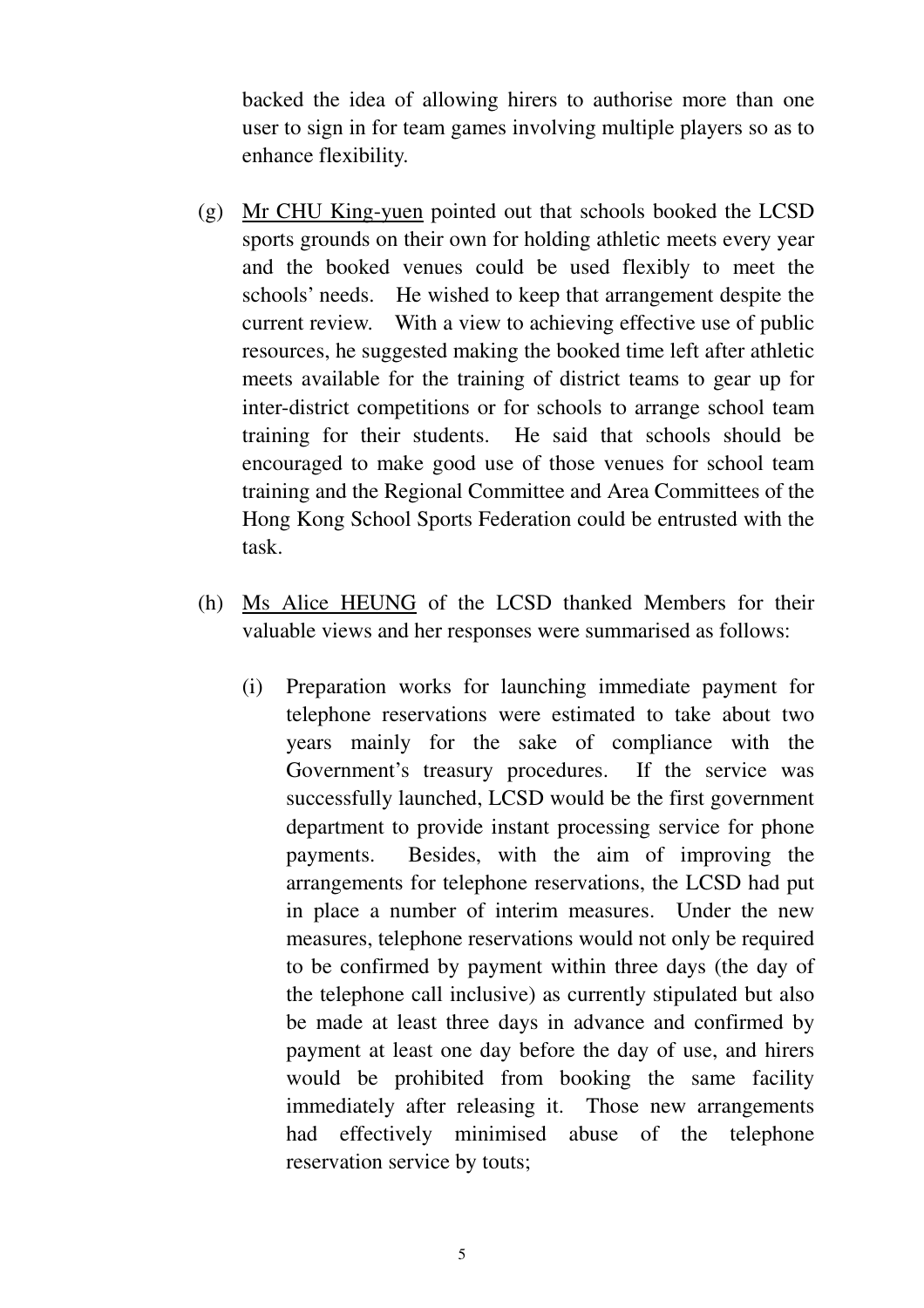- (ii) The LCSD would first suspend, on a trial basis, the "stand-by" arrangement for turf football pitches, which witnessed serious abuse by "stand-by" users. Given the great demand for turf football pitches, it was believed that after the suspension, sessions available would go to genuine users and the chance of having sessions left unclaimed would be minimal. Sessions not taken up would be used for turf maintenance so they would not be wasted. The LCSD had no plan to cancel the "stand-by" arrangement for other recreation and sports facilities at this stage and would look into such possibility after reviewing the effectiveness of the trial measure implemented at football pitches;
- (iii) The LCSD recorded eight cases of unauthorised transfer of user permits in the past two years. Five were reported to the Police, resulting in one successful prosecution. The LCSD would continue to collect evidence of unauthorised transfer and take appropriate actions as a deterrent;
- (iv) The LCSD had all along attached great importance to the training of elite athletes. As of now, a total of 38 NSAs had set up training centres for Hong Kong teams at LCSD venues and were given priority for booking the facilities for training purposes;
- (v) In view of the strong public demand for football pitches, the LCSD would provide more third generation artificial turf pitches to increase the number of sessions available for use;
- (vi) The LCSD was reviewing the three-month priority booking arrangement for organisations registered as limited companies or societies and exploring measures to minimise abuse of priority booking by organisations;
- (vii) According to the public views collected by the LCSD by now, the majority was in favour of increasing the penalties for individuals in breach of booking regulations and shortening the advance booking period for individual hirers from 30 days to 10 days, but of the view that the quota for the HAB and the LCSD during peak hours should not be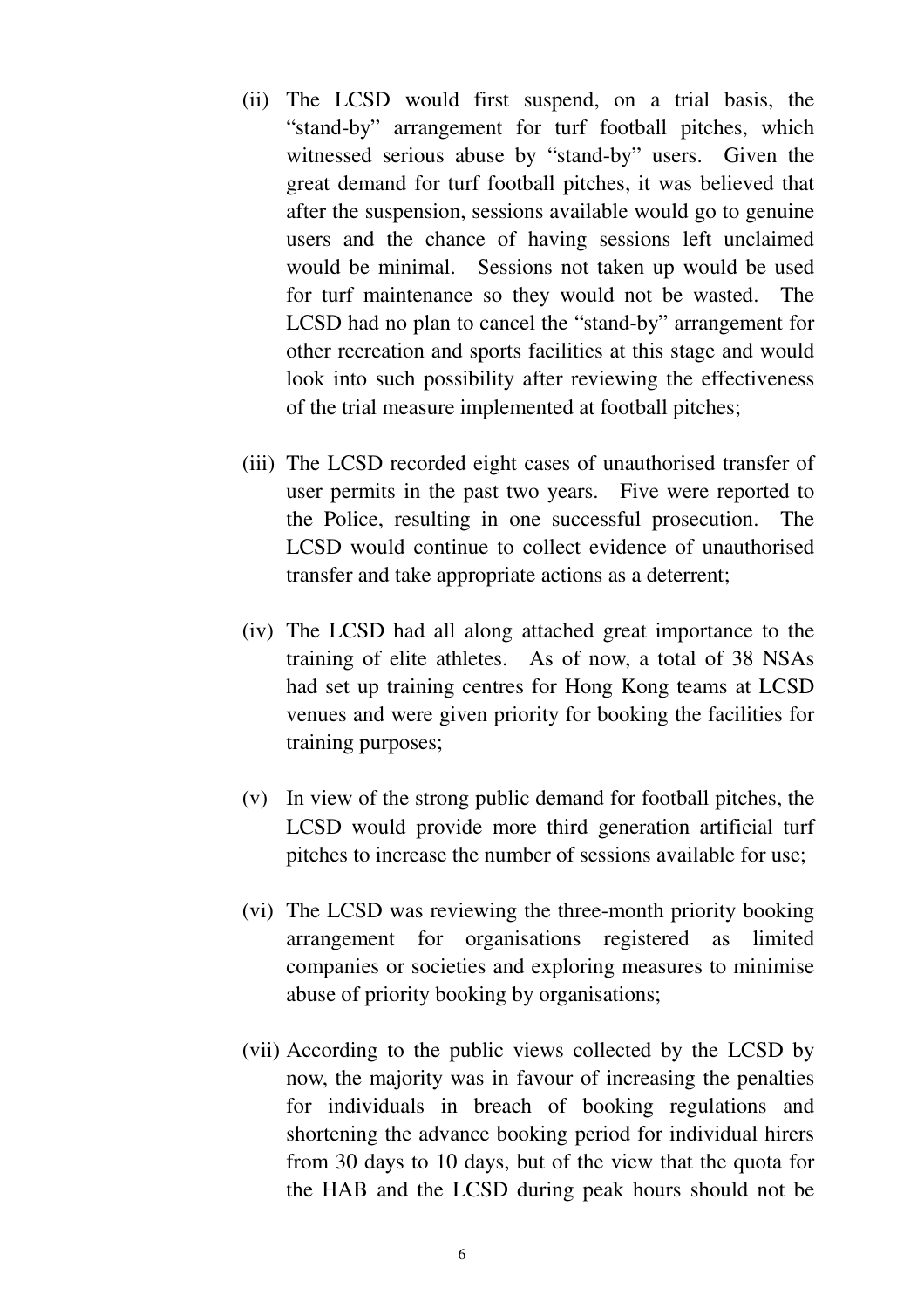reviewed. As there was concern that allowing more than one user to sign in would give rise to abuse or fuel touting activities, the LCSD had to make further efforts to collect views from various stakeholders. All the views collected would be taken into consideration upon completion of the review. Apart from that, the LCSD would conduct a questionnaire survey at its major recreation and sports facilities in mid December to further gauge users' feedback.

- (i) As regards the proposal of forming a committee to follow up on the effectiveness of the improvement measures, the Director of Leisure and Cultural Services (DLCS) considered the CSC best placed to follow up on how the LCSD acted on the Ombudsman's recommendations. She pointed out that different improvement measures should be implemented simultaneously in order to combat touting activities. The LCSD would consider extending the proposed cancellation of the "stand-by" arrangement to be implemented at football pitches on a trial basis to other facilities if the measure achieved satisfactory results. She said that upon the conclusion of the public consultation, the LCSD would report to the Committee on its results and the improvement measures to be implemented. She reaffirmed that the current review aimed to combat touting activities and would not affect the sessions available for use by schools and NSAs. If any NSAs or representatives of the school sector encountered difficulties in booking LCSD venues, they should let the staff know and the LCSD would make every effort to balance the needs of the public, schools and organisations. To prevent touting, the LCSD venue staff would strictly follow the verification procedure in conducting an identity check on hirers.
- (j) Mr Raphael TONG was in favour of constructing more third generation artificial turf pitches. He mentioned the poor floodlighting of the football pitch at the Sun Yat Sen Memorial Park, saying that it was caused by an adjustment to the angle of the floodlighting system made after complaints from the public were received. He suggested setting up an independent appeal committee to handle public complaints.
- (k) DLCS responded that the Ombudsman was the independent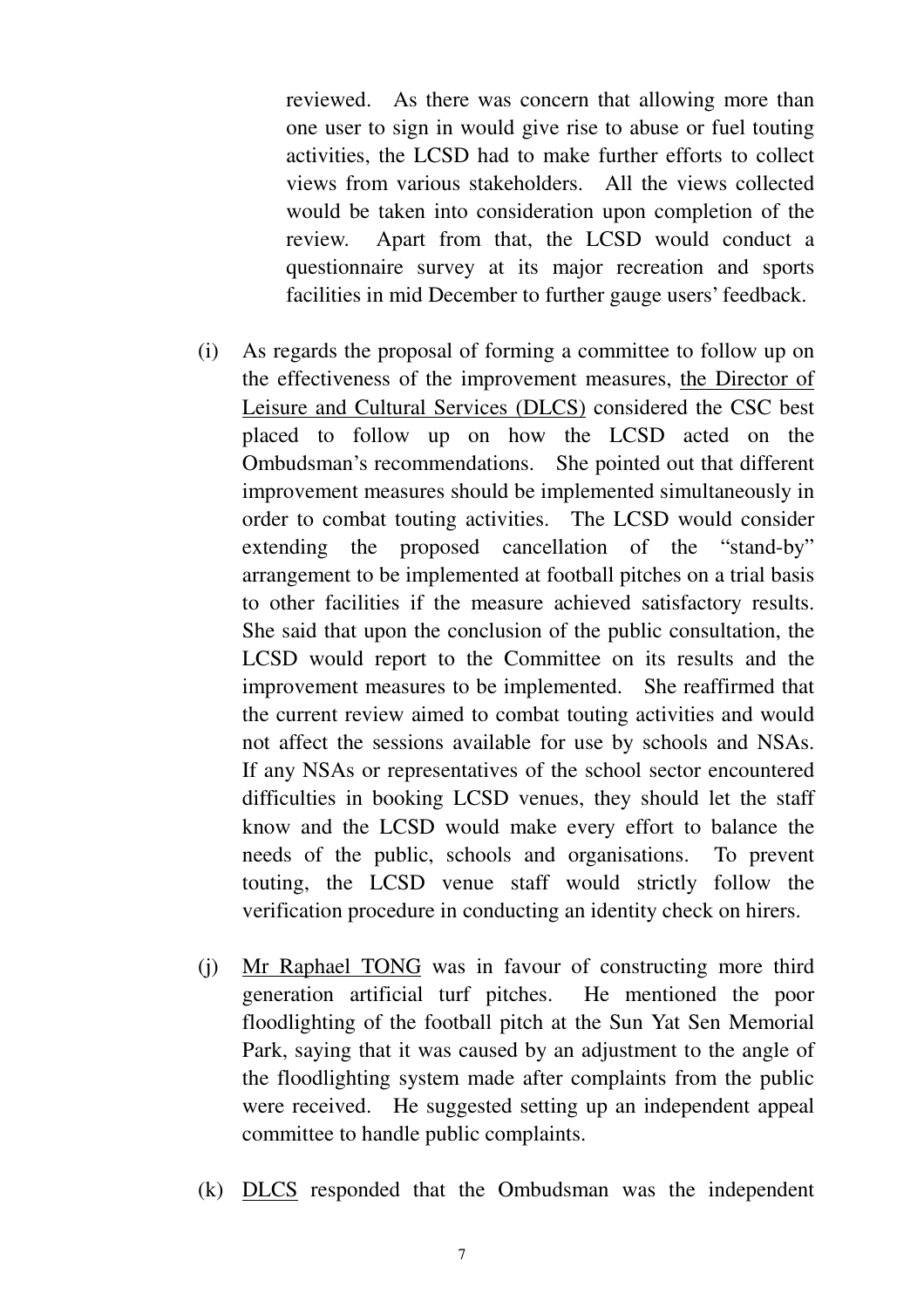organisation responsible for investigating public complaints against government departments. The LCSD had all along strived to balance the needs of venue users and other members of the public. The angle of the floodlights at the football pitch of the Sun Yat Sen Memorial Park was adjusted upon receipt of a number of complaints from the public about driving safety being affected. Even so, the level of illumination met the safety requirement of the venue. Miss Olivia CHAN said that the floodlighting at the venue would be re-examined to ensure that it met the basic requirement for football games.

(l) Prof LEUNG Mee-lee commented that given the varying degree of illumination required by different activities, floodlighting could be adjusted with switches. She recommended the LCSD to carry out improvement works to the floodlighting when the football pitch was being converted into a third generation artificial turf pitch.

3.3 The Chairman thanked Members for their valuable views and hoped that the LCSD would take their views into consideration in further refining the mechanism for booking and allocating recreation and sports facilities.

## **Item 2: Matters Arising**

# **(i) Report on the Follow-up Action on the Healthy Exercise for All Campaign - Physical Fitness Test for the Community**

4.1 The Chairman invited Ms Rebecca LOU of the LCSD to report on the progress of the follow-up action on the Healthy Exercise for All Campaign - Physical Fitness Test for the Community (the Physical Fitness Test).

4.2 Ms Rebecca LOU reported that the findings of the Physical Fitness Test had been announced through a press release and uploaded to the LCSD's website in early November, informing the public of the highlights and recommendations of the study report. To follow up the recommendations of the study report, the LCSD had held an inter-departmental meeting with the HAB, the EDB and the DH on 2 November and drawn up a specific follow-up action plan, with a view to working together to encourage the public to incorporate physical activity into their lives. The follow-up action included wide dissemination of the study report and its recommendations for reference by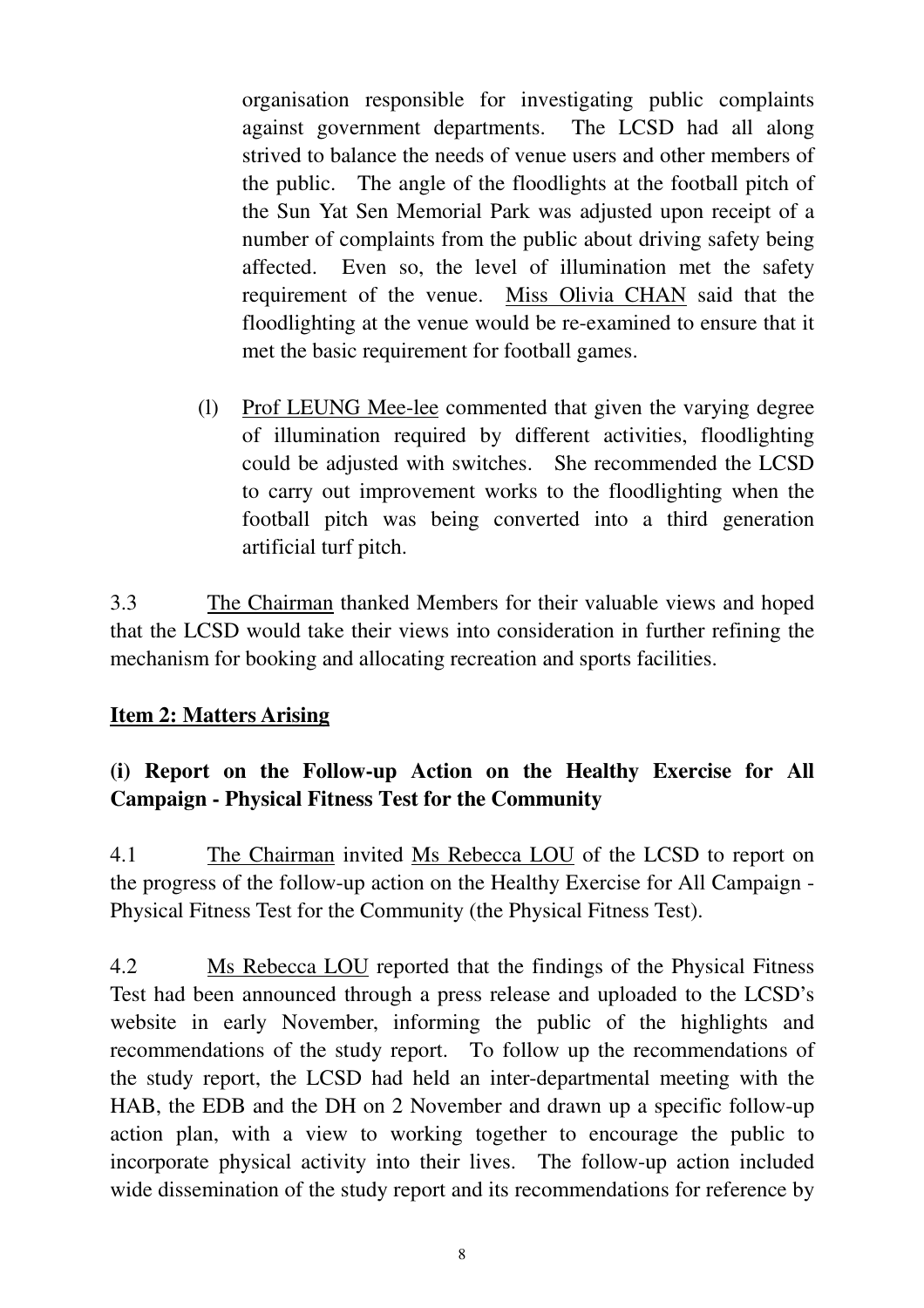the public, relevant government departments as well as community stakeholders for the sake of their understanding of the current physical fitness level of Hong Kong people, the formulation of targeted policy, and the promotion of "lifestyle physical activities"; stepping up publicity and education targeting students and parents, encouraging family-based participation in regular physical activity, and in the long term enhancing educators' training in that respect; organising more recreation and sports programmes that were popular with different communities and age groups, including children, adolescents, women and the middle-aged; continuing to publicise the "Baseline Indicator" and encouraging people who had already met the indicator to strive for a higher target; and continuing to promote health information on diet and exercise and encouraging the public to undergo regular physical fitness evaluations so that they could fully understand their physical condition and take appropriate improvement action.

4.3 Mr Henry CHAN pointed out that the study showed that men fared better than women in terms of physical fitness. He suggested that District Councils (DCs) organise more recreation and sports programmes that were suitable for, or popular with, women.

4.4 Mr Daniel CHAM proposed that information on body mass index (BMI) standards be made available at the Fitness Assessment Corners of LCSD venues. Besides, he raised the issue of BMI calculation forms being defaced at certain Fitness Assessment Corners, hoping that the LCSD would follow up the matter.

4.5 Mr CHENG Shu-ming said that the pedometers distributed by the LCSD earlier had managed to stimulate students' interest in fitness walking.

4.6 Dr Simon YEUNG remarked that currently young people were fond of using the Global Positioning System to measure walking distance, calorie consumption, etc. He recommended that the LCSD explore the development of a similar mobile app to promote fitness walking and the 33 fitness walking tracks in order to raise youth interest in exercise.

4.7 Miss Olivia CHAN of the LCSD responded that the Department would carry on promoting fitness walking, explore the use of a mobile app to publicise the 33 fitness walking tracks, and continue distributing pedometers to the public on appropriate occasions.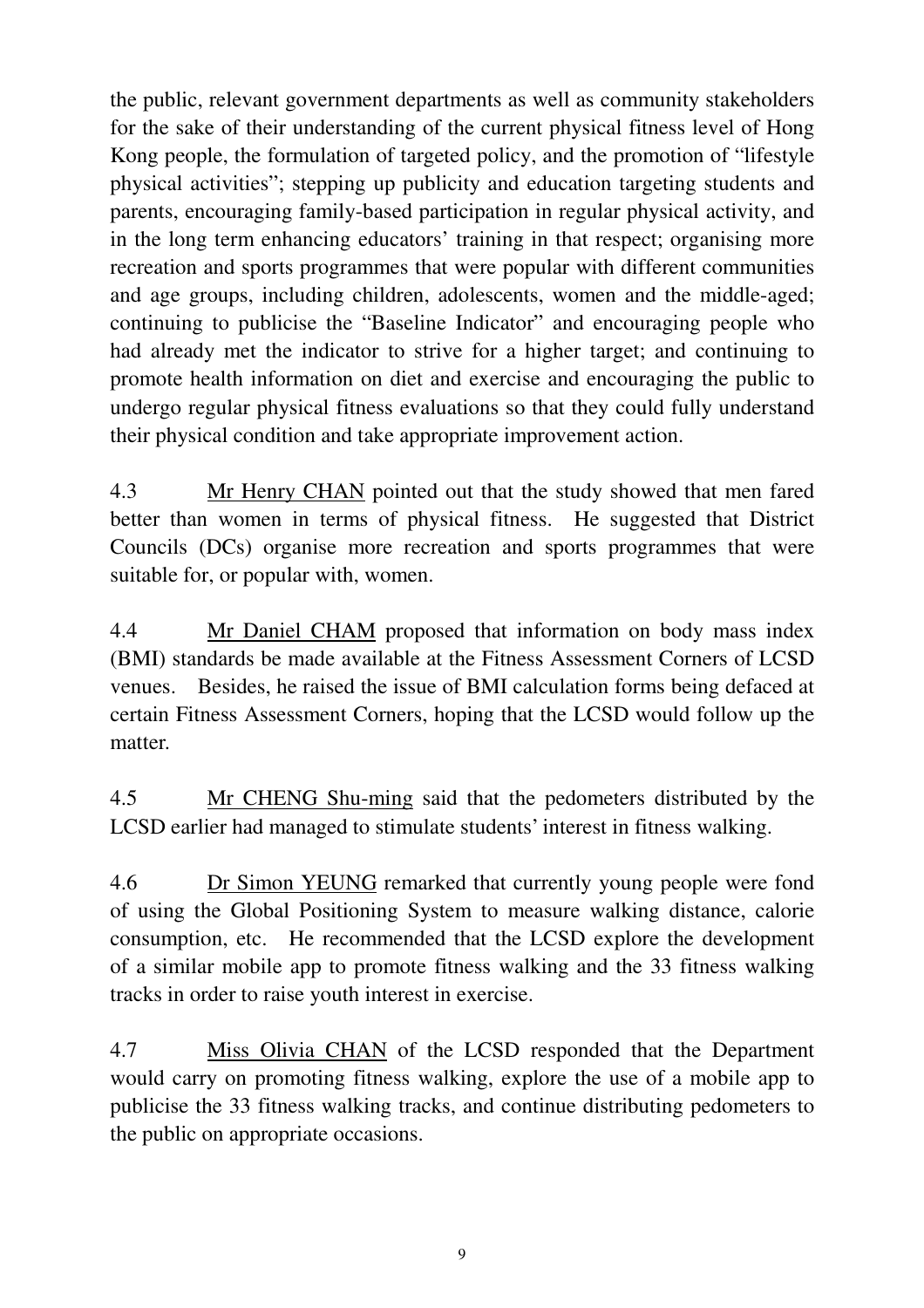### **(ii) Report on Sport For All Day 2012**

5.1 The Chairman invited Mr Simon LIU of the LCSD to report on the programme arrangements for the Sport For All Day 2012.

5.2 Mr Simon LIU reported that the LCSD had held the Sport For All Day 2012 on 5 August. Featuring the Olympics as its theme and promulgating the message of "Stay Active. Exercise For Half an Hour Daily", the event had been well received by the public, attracting an attendance of over 210 000, of whom 29 000 had participated in a wide range of free programmes and 186 000 had enjoyed free use of leisure facilities. In an ongoing effort to promote Sport for All in the community, the LCSD would continue to organise the Sport For All Day in 2013 and would later report to the CSC on the programme arrangements.

## **(iii) Progress Report on School Sports Programme Coordinator Pilot Scheme**

6.1 The Chairman invited Mrs Joan MAK of the LCSD to report on the progress of the School Sports Programme Coordinator Pilot Scheme.

6.2 Mrs Joan MAK reported that the Pilot Scheme had been launched in the 2012-13 school year and that nine School Sports Programme Coordinators (SSPCs) had formally assumed duty on 1 September. Following promotion by the Hong Kong Sports Institute (HKSI), three more retired athletes had taken part in the Scheme. However, one of them had resigned because of problems with academic studies, as a result of which there were currently 11 SSPCs in total. With a view to fully utilising the 15 quota, the HKSI would continue to invite other suitable retired athletes to participate in the Scheme. The working group had paid visits to participating schools in October and November to learn of their feedback on the Scheme and the work of the SSPCs. The schools were satisfied with the arrangements for the Scheme, taking the view that the SSPCs would contribute to the development of sport and the promotion of a sporting culture on campus. The schools also promised to allow the SSPCs to work flexitime so that the latter could study on the job for accredited qualifications and better career prospects. Furthermore, under the guidance of mentors, the SSPCs were able to adapt to the working environment of schools and maintain good relationships with teachers and students. Co-organisers would continue to monitor closely the implementation of the Scheme and would in due course report to the CSC on the latest progress.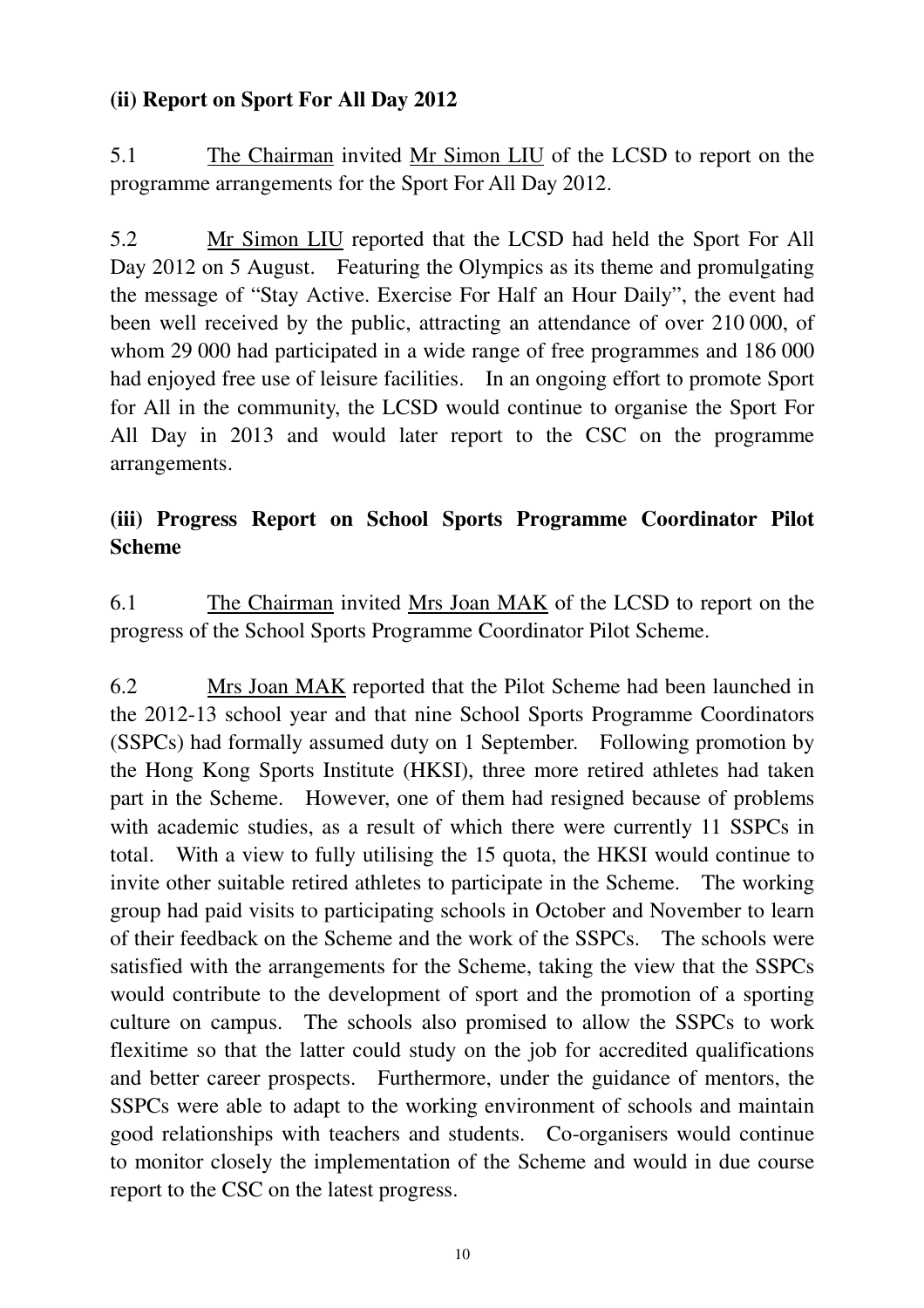6.3 Mr LIU Ah-chuen said that the school served by him was among those participating in the Scheme. He described the Scheme as an ideal one, which would benefit not only sports development in schools but also the career prospects of retired athletes. He hoped that the Scheme could be implemented on a long-term basis.

6.4 Mrs Cecilia WONG regarded the concept of the Scheme as ideal, hoping that more data on its effectiveness would be gathered to support its longterm implementation. She also hoped that the Scheme would be extended to special schools in the future.

### **(iv) Progress Report on the 4th Hong Kong Games**

7.1 The Chairman invited Ms Rebecca LOU, Secretary General of the 4th Hong Kong Games (HKG) Organising Committee, to report on the progress of the organising work for the 4th HKG.

7.2 Ms Rebecca LOU reported that the Standing Committee and the Organising Committee (OC) of the 4th HKG had held their second and third meetings respectively on 16 October and 12 November to discuss the progress of the organising work. The 4th HKG was scheduled to take place between 27 April and 2 June 2013. Following the launching ceremony held on 11 June 2012, the 18 DCs had started selecting athletes for the competitions and were required to submit to the OC the name lists of district delegations and athletes by 31 January 2013. Meanwhile the OC had resolved to accept a proposal from the Hong Kong DanceSport Association (HKDSA) for it to organise, at its own costs, an event known as the Supporting 4th Hong Kong Games - DanceSport 5 Dance Demonstration and Fun Day. The event would be held on 31 March 2013 at the Ma On Shan Sports Centre, with the LCSD providing the venue for free and the HKDSA bearing the other expenses. According to the publicity plan, the Secretariat of the OC would, in December 2012, kick off a series of promotion and community participation activities, including sports seminars, the 18 districts' pledging ceremony cum press conference, voting and guessing activities, the Dynamic Moments Photo Contest, the Elite Athletes' Demonstration and Exchange, the Cheering Team Competition for the 18 Districts, and a countdown ceremony. Estimated funding for the 4th HKG was around \$25 million, including funding support of some \$500,000 for district teams in each district. So far the 4th HKG had received sponsorship of \$5.22 million in cash and about \$2.72 million in kind/service from seven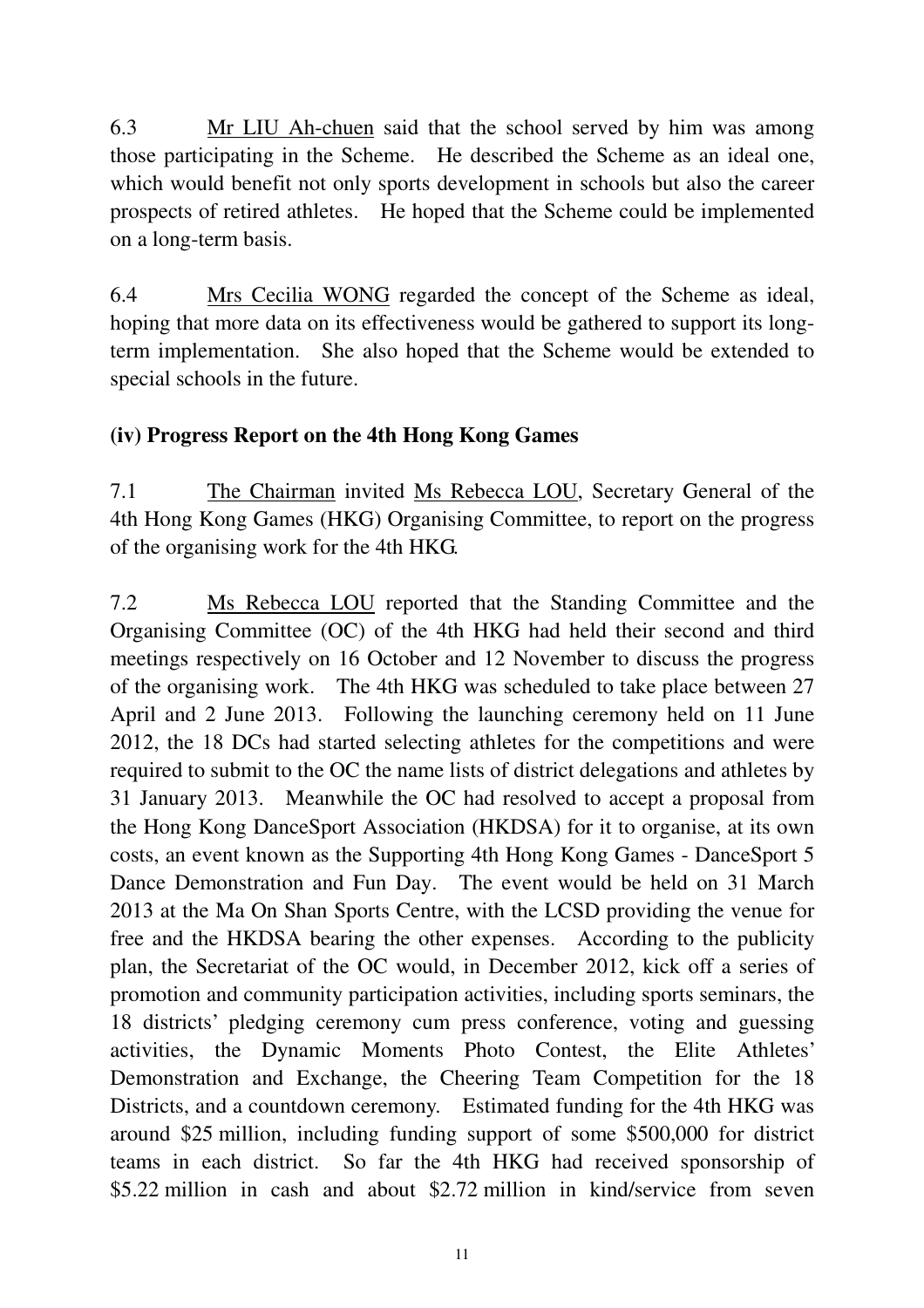organisations, among which the Hong Kong Jockey Club Charities Trust had offered \$5 million in sponsorship, thus becoming the Principal Contributor again as it had in the 3rd HKG.

7.3 Mr George YIP thanked the OC for giving the HKDSA the opportunity to organise the DanceSport 5 Dance Demonstration and Fun Day. He invited other Members to attend the event.

7.4 Mr Raphael TONG suggested that, apart from organising the Cheering Team Competition, an additional award be created for the cheering team with the best cheerleading performance in each competition event so as to sustain the cheerleaders' participation in the HKG. Under his proposal, the award winner would be chosen by vote among the cheering teams of the 18 districts.

7.5 Ms Rebecca LOU responded that an initiative would be introduced to the Cheering Team Competition of the 4th HKG to allow members of the live audience to vote for their favourite district cheering teams on a one-person-onevote basis. Each cheering team would also be invited to give a demonstration performance at the opening ceremony and be encouraged to cheer on athletes of their respective districts in each competition event. With regard to the proposal for an additional award for the cheering teams, Miss Olivia CHAN said that it would be referred to the OC for consultation and exploration of ways to further enhance the atmosphere on the ground and the participation of the cheering teams.

7.6 Dr Simon YEUNG proposed that, given the remarkable success of previous HKGs, efforts be made to promote the event in the neighbouring regions as a successful and popular sporting occasion.

7.7 Mrs Cecilia WONG recognised the role played by the cheering teams in the competitions. She recommended uploading footage of the Cheering Team Competition for reference by organisations and schools.

7.8 Ms Rebecca LOU said that video highlights of the HKG would be uploaded to the LCSD's website for public viewing.

**(v) Report on the Hong Kong and Shanghai Summer Sports Camp for Youth 2012**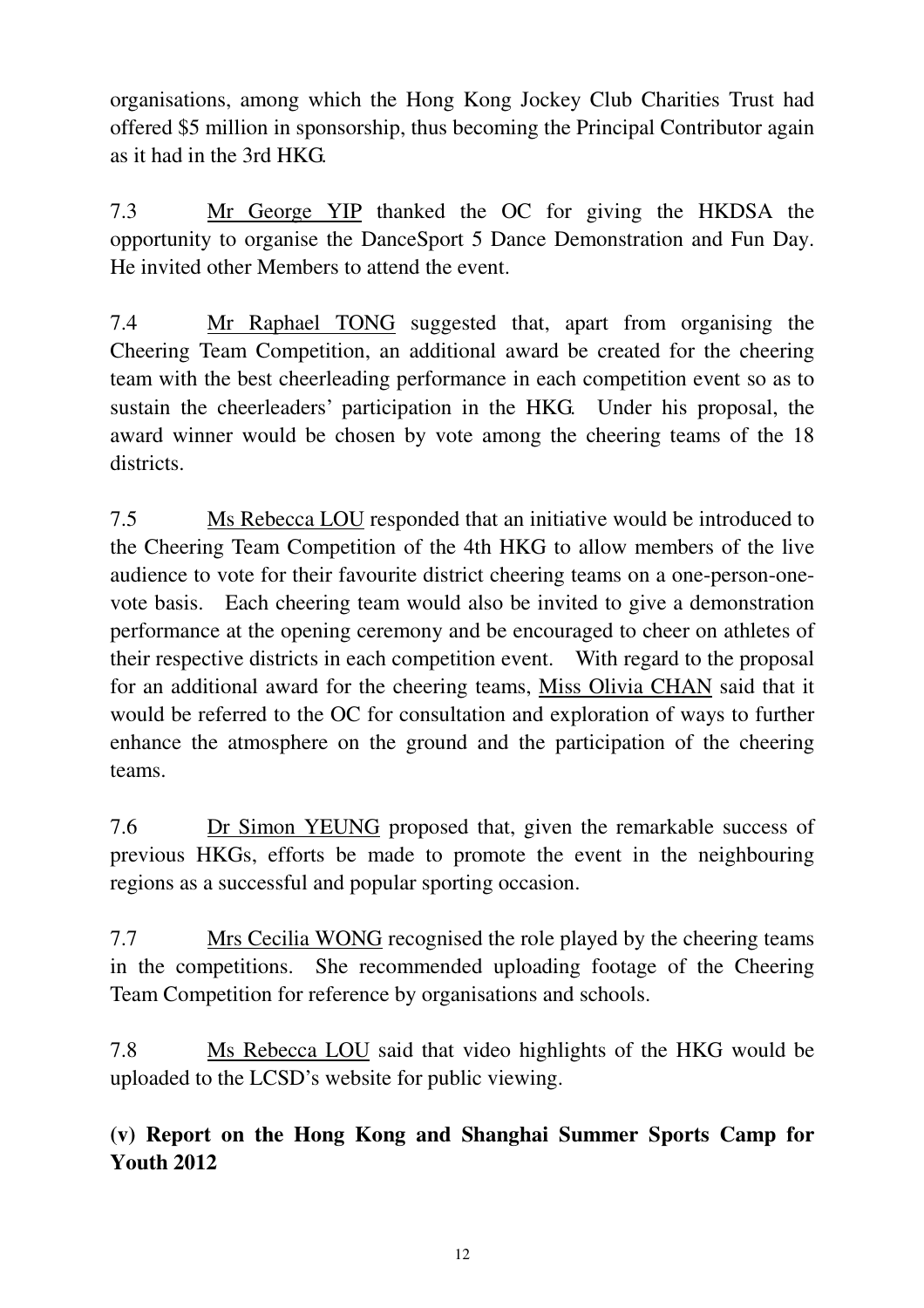8.1 The Chairman invited Mrs Joan MAK of the LCSD to report on the programme arrangements for the Hong Kong and Shanghai Summer Sports Camp for Youth 2012.

8.2 Mrs Joan MAK reported that the Hong Kong and Shanghai Summer Sports Camp for Youth 2012 had been successfully held from 23 to 27 July at Oriental Land in Shanghai, with Mr David YIP, the Vice-chairman, and Mrs Stella LAU serving respectively as Head and Deputy Head of the Hong Kong Delegation. Attended by 42 youngsters aged between 11 and 15 who were members of the regional basketball, handball and tennis squads, the Camp had included training, matches, campsite activities, and visits to tourist spots and sports facilities such as the Oriental Pearl Radio & TV Tower, the Shanghai Oriental Sports Center, and the Shanghai Urban Planning Exhibition Center. Participants from Shanghai and Hong Kong had been very satisfied with the programme arrangements for the Camp, which had not only achieved the objective of sports exchange, but also helped participating athletes become more independent, self-disciplined and team-spirited, fostered friendship between the two cities, and boosted youth interest in sport. Both the Shanghai and Hong Kong sides would continue to organise the Camp. Later the LCSD would confer with the Shanghai Municipal Sports Bureau on detailed arrangements for the Camp to be held in Hong Kong in 2013.

8.3 The Chairman thanked Mr David YIP, the Vice-chairman, and Mrs Stella LAU for leading the Hong Kong Delegation to the Camp in their respective roles as Head and Deputy Head of the Delegation.

8.4 Mr David YIP, the Vice-chairman, expressed appreciation for the exquisite care provided by colleagues of the LCSD. He said that the Shanghai Municipal Sports Bureau had attached great importance to the Camp by having its Deputy Director, Ms GUO Bei, officiate at the welcome dinner and address the opening ceremony of the Camp. Participants from both cities had got on well together and the programme arrangements had been very satisfactory. He suggested continuing to organise the Camp in order to broaden the horizons of participants from Hong Kong. He added that Hong Kong could learn from Shanghai in having such a well-appointed venue as Oriental Land.

8.5 Mrs Stella LAU thanked the CSC for giving her the chance to take part in the Camp and visit sports facilities in Shanghai. She hoped that participants from Hong Kong had taken the opportunity to explore the differences between the two cities in terms of sports facilities. She also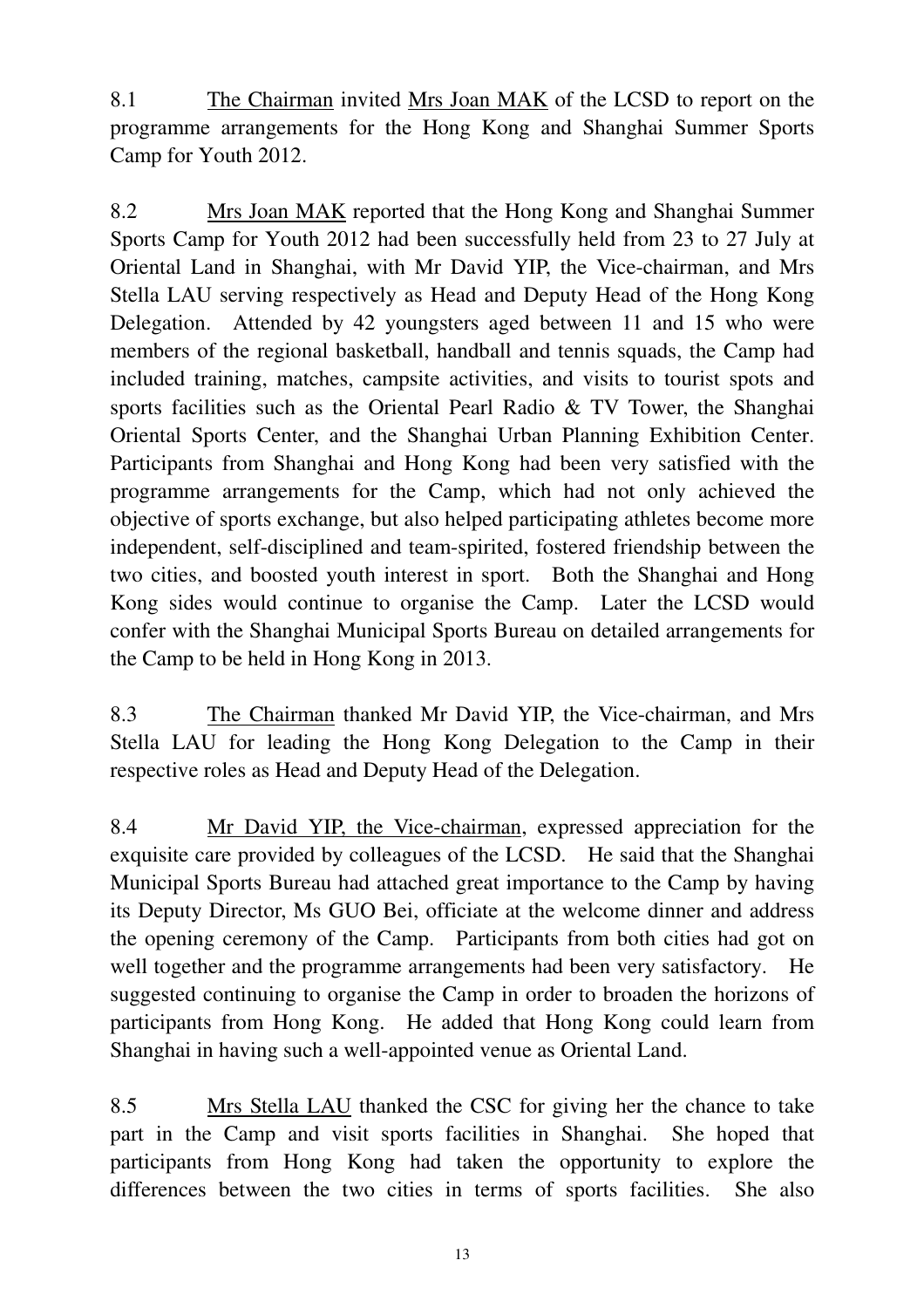commended the Shanghai authorities on their excellent arrangements for the Camp. She said that the Hong Kong participants had been very attentive and disciplined and that the Camp had not only achieved the objective of sports exchange, but also fostered friendship between students of the two cities.

8.6 Mr Raphael TONG suggested inviting Beijing to participate in the Camp so as to expand the scope of exchange. Miss Olivia CHAN of the LCSD responded that the Camp was organised under a co-operation agreement signed between the HAB and the Shanghai Municipal Sports Bureau, and that in the long term consideration would be given to the possibility of inviting Beijing to participate in the Camp.

### **Item 4: Any Other Business**

# **(i) Report on the Installation of Automated External Defibrillators at Recreation and Sports Facilities**

9.1 The Chairman welcomed Ms Sophie LAU, Senior Ambulance Officer (Community Relations), Mr YAU Ka-wah, Senior Ambulanceman, and Mr TONG Wai-ming, Ambulanceman, from the Fire Services Department (FSD) to the meeting to introduce and demonstrate the use of the automated external defibrillator (AED). He invited Ms Alice HEUNG of the LCSD to report on the progress of the installation of AEDs at LCSD venues.

9.2 Ms Alice HEUNG reported that the LCSD had, in 2011, phased in the installation of AEDs at all of its swimming pools, water sports centres and bathing beaches for use by lifeguards on site. In view of the satisfactory results achieved by the initiative, the LCSD planned to extend the provision of AEDs to 254 land-based leisure venues with active facilities or high usage, including parks and playgrounds. The AEDs would be installed in easily accessible and noticeable places so that holders of AED operation certificates could quickly access the devices and instantly offer assistance to persons in need. Currently the tender exercise for the AEDs was nearing completion and the LCSD was examining the equipment specifications provided by the tenderers. Subject to good progress, the AEDs would be installed at the 254 land-based leisure venues in two phases in March and June 2013, after which the LCSD would review the relevant arrangements. She invited colleagues from the FSD to introduce and demonstrate the use of the AED so that Members could have a better understanding of its operation.